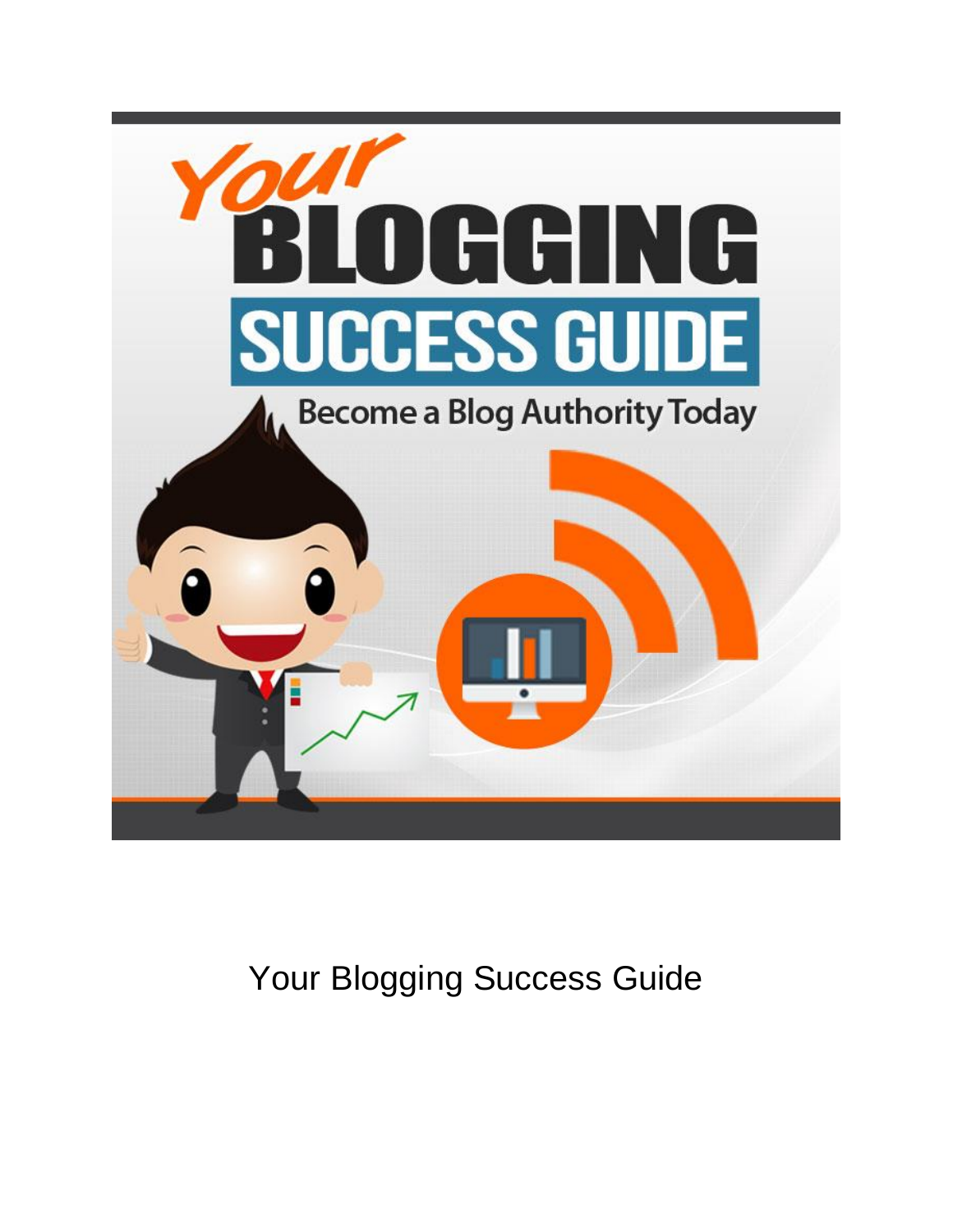# **Contents**

<span id="page-1-0"></span>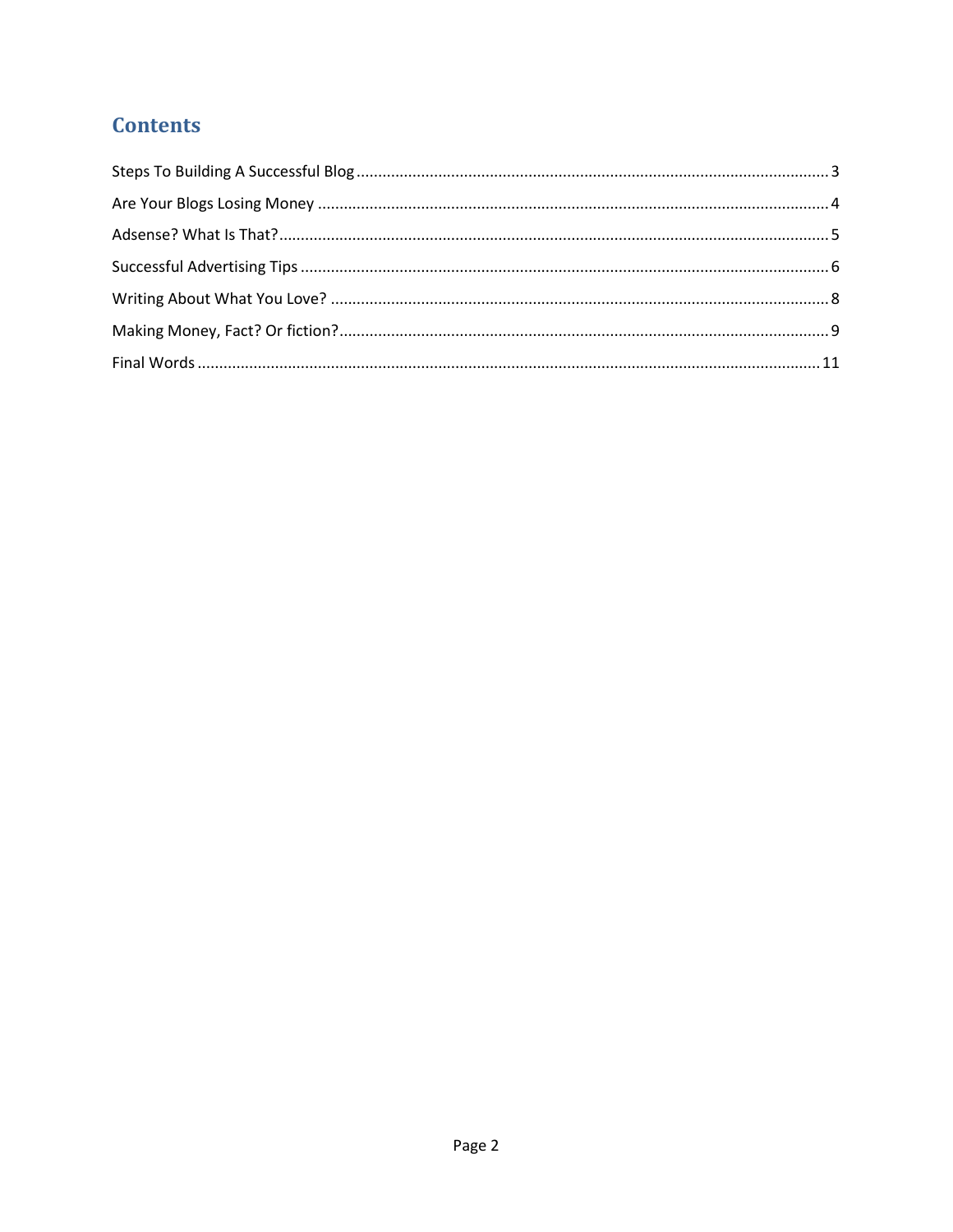# **Steps To Building A Successful Blog**

An Acquaintance recently asked me if I would help her begin a blog. Her request inspired me to look at what I have acquired from operating my own blog for the past two years. My initial proposition was to spend awhile learning and reading. The World Wide Web is flooded with blogging data and advice.

I am not the man to aid you in returning immense numbers overnight, but this data is all over. I am also not the source for technical points; I acknowledge what I ought to know for my situation, and I determine more as I require it.

I assume I am like most individuals who release material on the Internet. I classify myself as a small-but-serious blogger. I am also a big-time consumer of material and media. I follow many blogs in several niches, both for material and to learn what works. So based on my experience, what should I tell my acquaintance that'll get her set out without consuming her?

Here is where I began. For me, blogging is basically a relationship. Two crucial components of any relationship are intent and association. Choose what you want to achieve. You are able to find dozens of high-quality direction about every aspect of arranging and controlling your blog, but none of it is one-size-fits-all. Each choicedesign, program, post length, style—depends on the ending goal you have. Conclusions that do not seem like a big deal now may become crucial later.

For instance, self-hosting with your own domain may feel like an unneeded expense, but it is crucial if your goal is to construct a personal brand or a business around your web site. Remember that it is about your audience. Design should fit the blog's personality. An overly easy design might appear plain and undesirable, but the minimalist theme in reality sets the tone for his/her message and heightens the material. Everything matters. Every choice either moves you towards your goal or away from it.

Personally, I do not pay a lot of attention to figures because traffic is not part of my objective. I consider and track analytics each month, but that is really more about curiosity. I seek trends, try out other ideas, and learn from my errors. I consider my site as a ring, and I think about appealing to readers who heighten the quality of the discussion. The point? My technique is deliberate and fits my total goal. Incidentally, my figures have more than tripled since 1/1/10. Information, expertise, and opinion are promptly available from an endless assortment of sources.

I consistently follow writers and other bloggers to keep up with the trends and ideas of others. The things that are most important are consistency and legitimacy. Antics and tricks provide short-term spikes at the expense of long-term trust and loyalty. You may fool me into visiting, but I won't be back if you treat me like a fool. Beware of barriers. I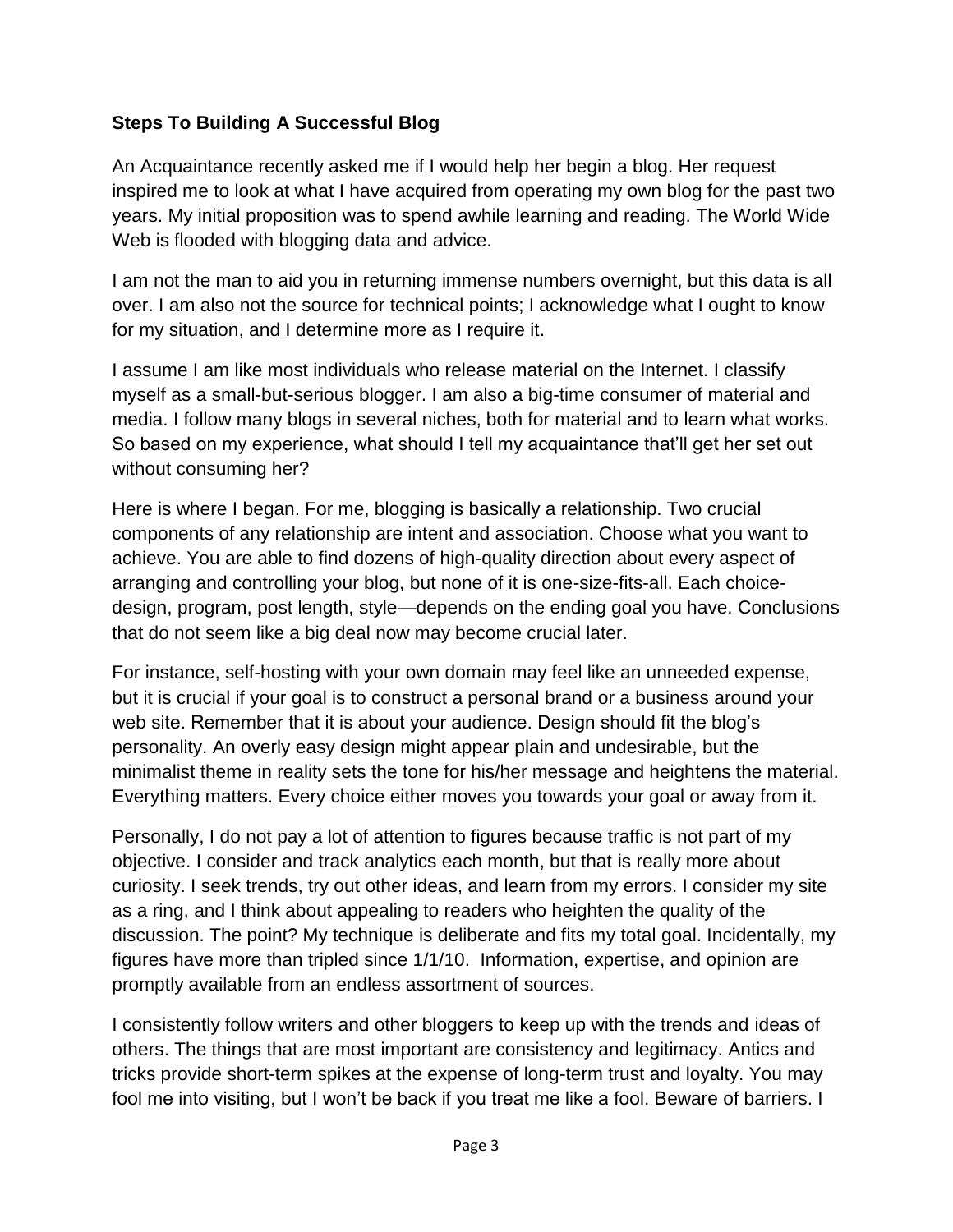appreciate concerns about spam and privacy, but balance those against the need for readers to connect.

Make your commentary form friendly and inviting. With so many available forums, I'm likely to choose those that cater to my communication preferences. For example, some blogs force me to use my Google ID. Since I don't access my Gmail account, I'll never see follow-up comments; why bother composing a thoughtful comment? I know there are ways around that, but why should I have to do extra work to contribute to your blog? I find that many folks don't like to leave public comments, but they love more personal contact. If you don't want to provide an email address, consider creating a simple contact form.

It seems obvious but fewer barriers, more connection, and so more readers. That is what I offered as guidance to get her pointed in the right direction. What would you add?

# <span id="page-3-0"></span>**Are Your Blogs Losing Money**

What is the culture medium with the biggest advertising spending on the globe? Television. Television ads are so effective for advertisers and so lucrative for TV companies, because viewers will inevitably pay attention to the advertisements. Would we be able to say the same things about content based websites, like blogs? Not exactly. If you consider Google AdSense or banner ads, the most used monetization methods, you will conclude that they practically different from the editorial content.

For instance, if you have a blog and display ads on your sidebar only your readers will be able to altogether brush off the advertisements if so they desire. A few even use adblockers, so they will not see your AdSense units or banners regardless where you place them.

What would the equivalent of a television ad be for a blog? Likely an advertorial, which is an article written by the advertiser about his product, and put up in the blog like an additional post. Another option is the sponsored reviews, which are posts published by the blogger critiquing a particular product or service. Most bloggers choose this example because they get to write the article content themselves, and readers will not be bothered with another writing style.

Here's a fact that reinforces the similarity of sponsored reviews with TV advertisements: If you ask any advertiser whether he would like to pay for a banner ad or for a sponsored review, he will certainly say the sponsored review. Why? Because he will acquire a much better return on investment, as the sponsored review will give his product a better and greater kind of exposure with the readers of that blog.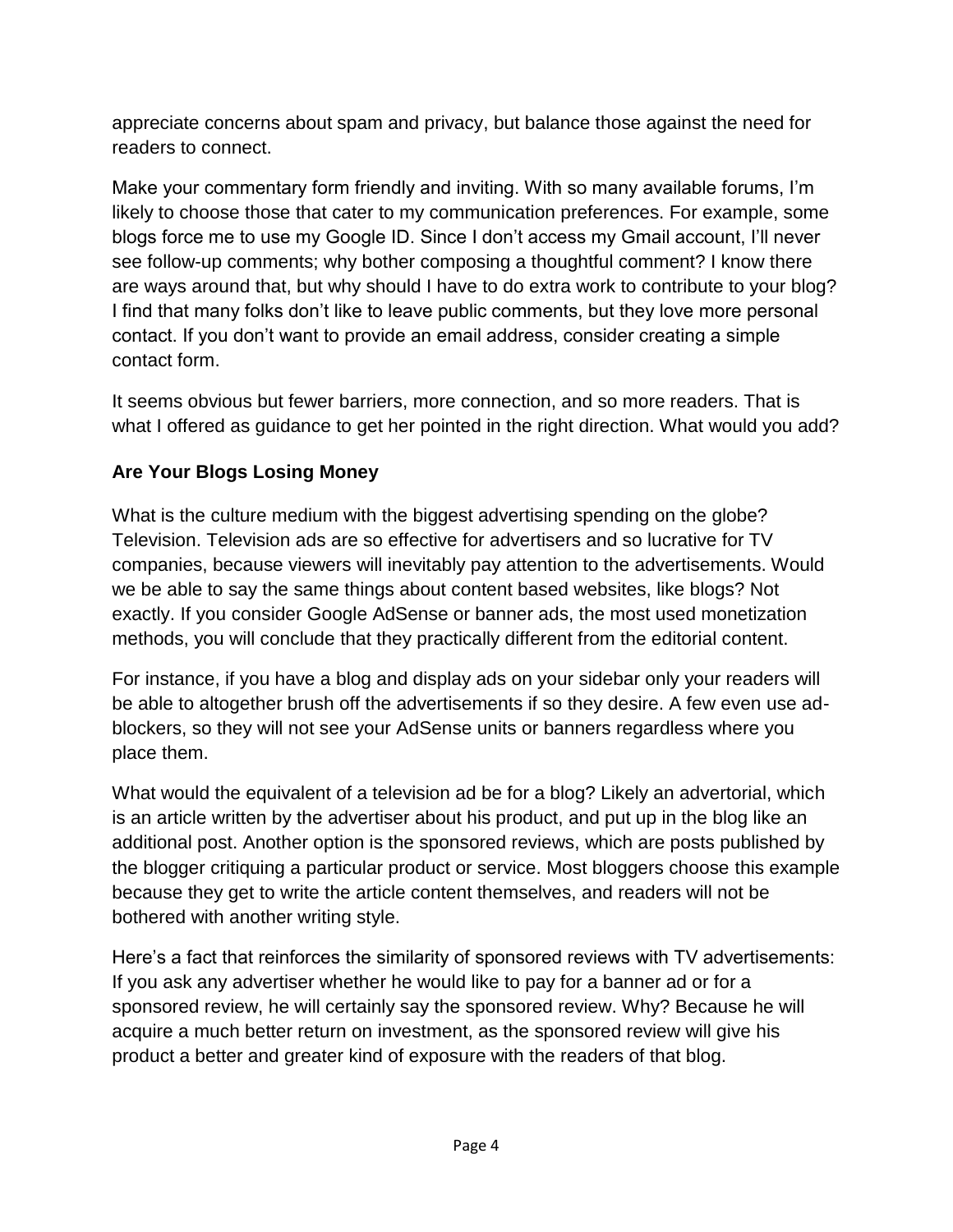As a result, a sponsored review is probably among the most lucrative way to monetize a blog. Last week one company offered me \$1000 to write a critique about its last product. It was related to my niche, and I was sure most of my readers would find it of value.

This made me wonder: are most bloggers leaving money on the table by not doing sponsored reviews? For instance, if I started doing them on this blog I could easily add another \$4,000 per month in profits (considering one sponsored review per week), which would simply double up my advertising profit on the blog. I think this proportion is true for most bloggers. If bloggers started doing sponsored reviews they'd double up their ad revenue. That being said, I think it's possible for a blogger to do sponsored reviews while keeping his integrity. There are 3 main requirements:

# **1. A clear disclosure on each review**

# **2. Honesty while writing the review**

# **3. The choice of products that is truly relevant and useful for the readers**

Other people claimed that sponsored posts could get you in trouble with Google, but this isn't true as long as you use the no follow attribute on the links inside the review. Google does not have a problem with sponsored links, as long as you clearly label them as such. In essence the question that's raised is are your readers going to be put off by sponsored reviews and whether or not you feel this a good avenue for your blog.

# <span id="page-4-0"></span>**Adsense? What Is That?**

Adsense is among the primary profit generators for blogs and sites. Usually you are able to drastically improve your click-through rate and total net by placing the advertisements wisely, by improving the material targeting or by optimizing the ad units directly. Below I will cover the last point, how to optimize the Adsense units with 8 simple tips:

**1.** The three top performing ad units are: 336×280 large rectangle, 300×250 inline rectangle and 160×600 wide skyscraper. Think about using those units if possible, but bear in mind that other formats would be more appropriate for your site design.

**2.** The more successful link color is blue. This info is connected with the roots of the Internet where all major sites used to feature blue links. We as buyers are used to this style of link and it works.

**3.** Aside from blue links you are able to also use a link color that matches the pattern of your site (i.e. if you use green links make the Adsense links of the same color).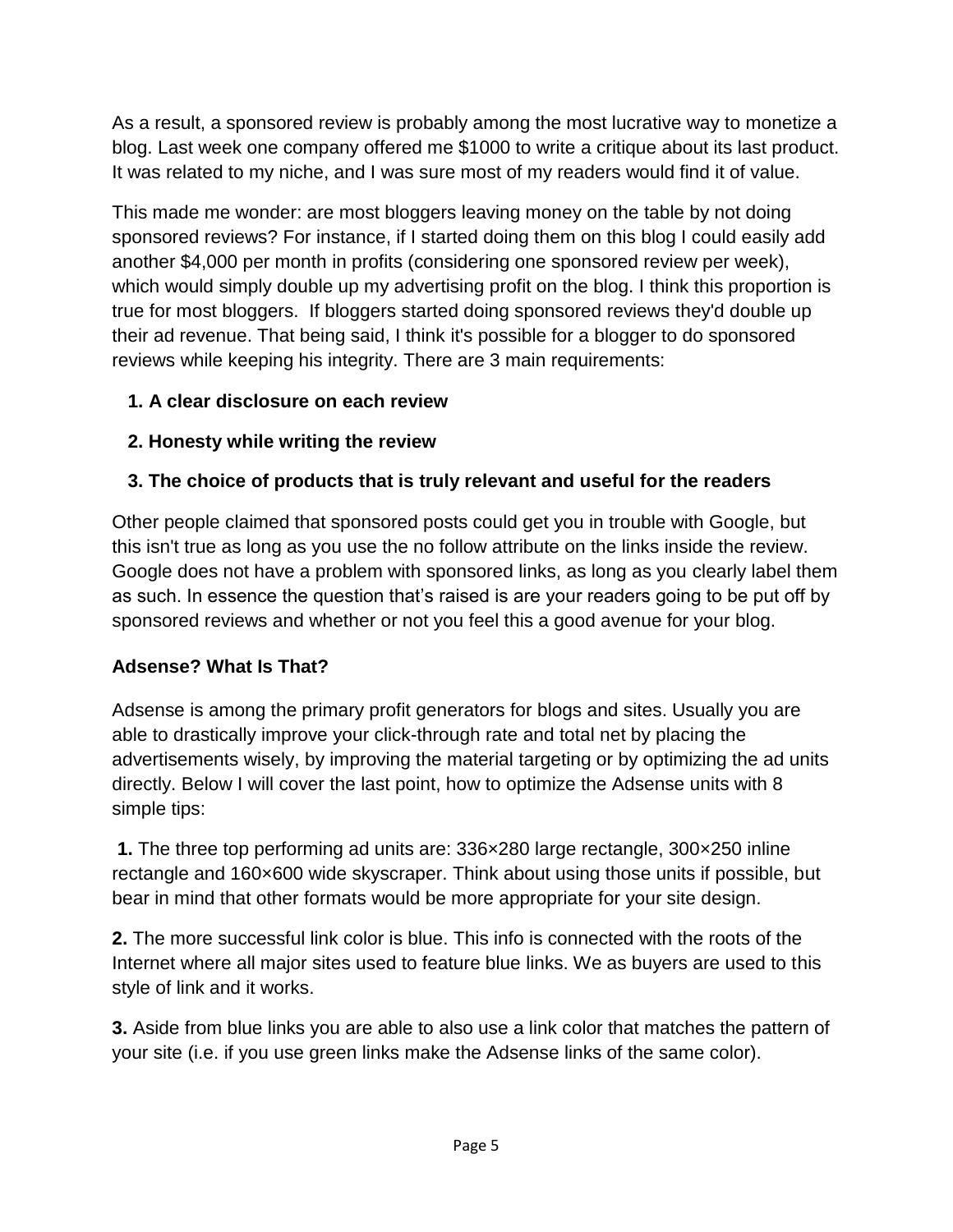**4.** As a general rule of thumb, blend (no border, same background) your Adsense units if your site has a light color scheme and contrast (border, contrasting background) the units if you're using a dark color scheme. The more organic you make the ads look, usually the better the click through.

**5.** If the advertisements are based within the content you should avoid using borders while advertisement units outside of the content can use borders to call attention.

**6.** If your site has mainly repeat visitors (like Forums) you are able to rotate the background color of the units to cut back advertisement blindness

**7.** Consider removing the "Advertise on this site" message from your units. That can be done on the control panel under the "My Account" section, disabling the "Onsite Advertiser Sign-Up" feature.

**8.** Test, test and test. Every website is unique so make sure you test with different colors and formats and track the results to fine tune your Adsense.

For a first time ad campaign, Google AdSense is a great way to get started and earn your first income. It's easy to implement into WordPress with a plugin and runs itself; and depending on your niche you can earn a good income. However, using AdSense in the make money online niche will not earn as much as affiliate ads targeted to your readers. The payments I have experienced are a few dollars at most.

Due to the simplicity of Google's AdeSense program it is worth taking some time to create a campaign and run it on your blog. Test it for a while and if you find it isn't working for you then move in to affiliate ads or another form of advertising. But as mentioned some niches work much better than others.

# <span id="page-5-0"></span>**Successful Advertising Tips**

If you are planning to advertise on your blog, as discussed earlier you can use Google's Adsense program. It's the biggest online market for internet bloggers and most individuals who advertise on a blog do very well from most forms. How come? Most of the time it's about market research. However if you would like to maximize your chances of advertising, with other forms i.e. individuals these eight tips below will help you.

**1.** Make sure your blog is generating traffic

This is the most crucial factor. If you want to advertise on a blog with success your blog has to have steady traffic and hits. You can monetise from the word go with Google's Adsense program, however it is a good idea to find out what your readership wants before you advertise to the world. This creates a good measure 'knowing your readers' and what they would like to buy.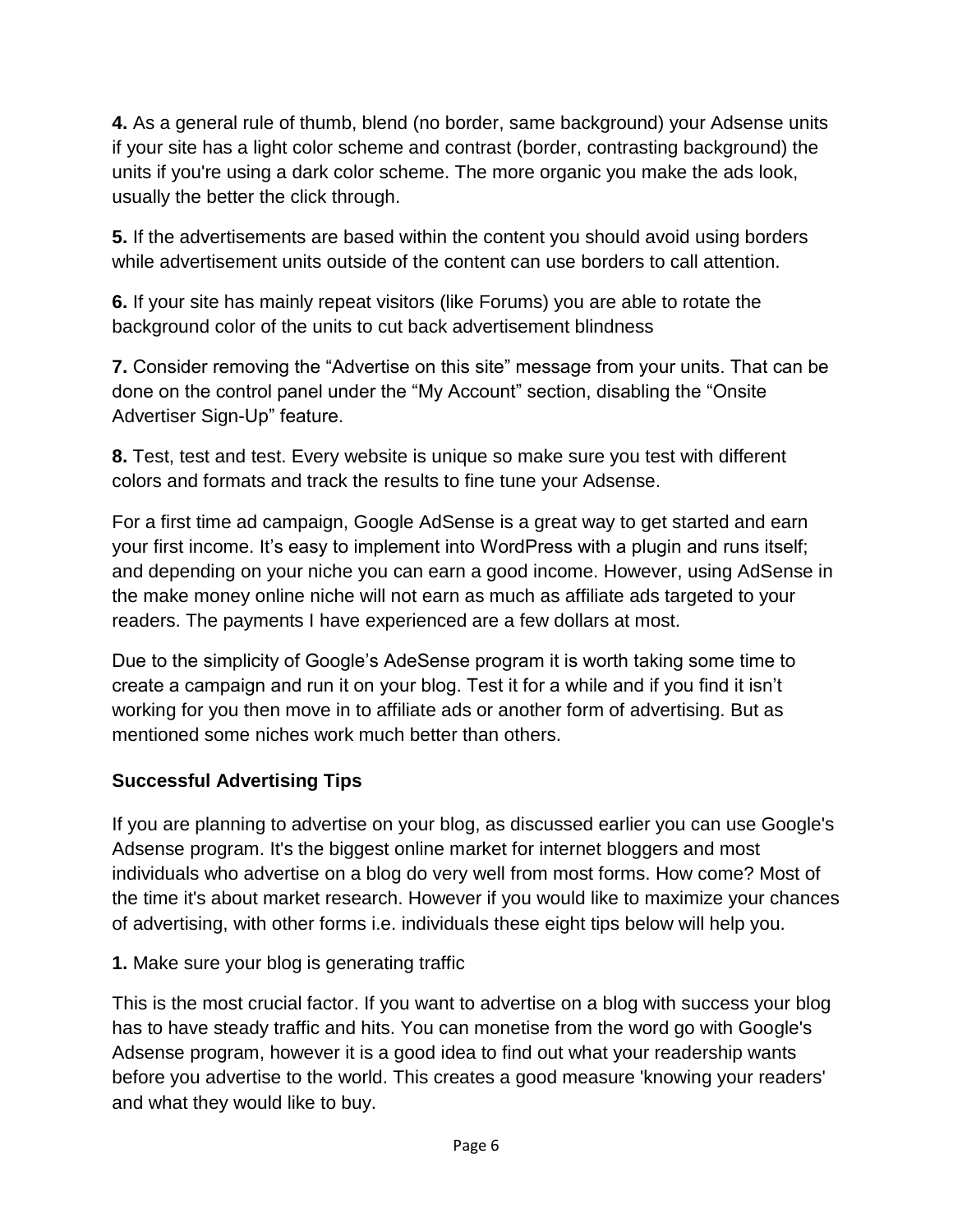#### **2.** Work on your trust rating

Each member on the internet has a trust rating, and most advertisers will check you out before placing their bids. In other words, the higher your trust rating, the higher the chances of advertising on your blog. As a result you should take all the actions to improve your trust and who you are. Advertise all social media accounts, display contact form and contact numbers. Displaying valuable content is essential for building trust and readership.

### **3.** Don't hype your description

If you want to sell advertising space on the your blog, the more hype you put in your blog description, the more people will think you're desperate to advertise and that your blog isn't a solid one. Examples of remarks you should avoid include: "Huge earnings potential!", "A lifetime opportunity!", "My loss is your gain!" etc etc.

Secondly, don't hypothesize what the blog could be earning. Some people list blogs that are making \$10 per month currently, and they go on saying: "This blog has the potential to make \$4,000 per month easily!" If you knew this for certain you would not be selling the advertising space for such a low price. Know your numbers and provide accurate stats when offering advertising space.

#### **4.** Answer to every comment

Even if you write a crystal clear description people will still have questions, and they may ask them through your own advertising page comment section. It's important to answer to every single comment, as this will encourage other commenter's and readers to want to advertise on your blog, it will also improve the overall credibility of your blog and your advertising methods.

### **5.** Have a plausible reason for advertising

One of the first things people will ask you is why you are advertising? If there is no plausible reason, they will rightly assume that the blog maybe a scam or simply a reason to make money, and that you want to get rid of it before it becomes worthless. In fact it would be a good idea to include the reason for advertising. You definitely need to find a good advertising campaign that fits with your blog. A one which doesn't annoy your readers with ads that have nothing to do with you blog to. Displaying the wrong ads can be detrimental to your readership and eventually lower your traffic stats, so be careful when placing ads on your blogs to not annoy your readers.

Your niche should determine what advertising or monetisation techniques you want to use. There are some techniques that will only work for some niches and not for others. The more you grow your blog to accommodate it's readers the more people will trust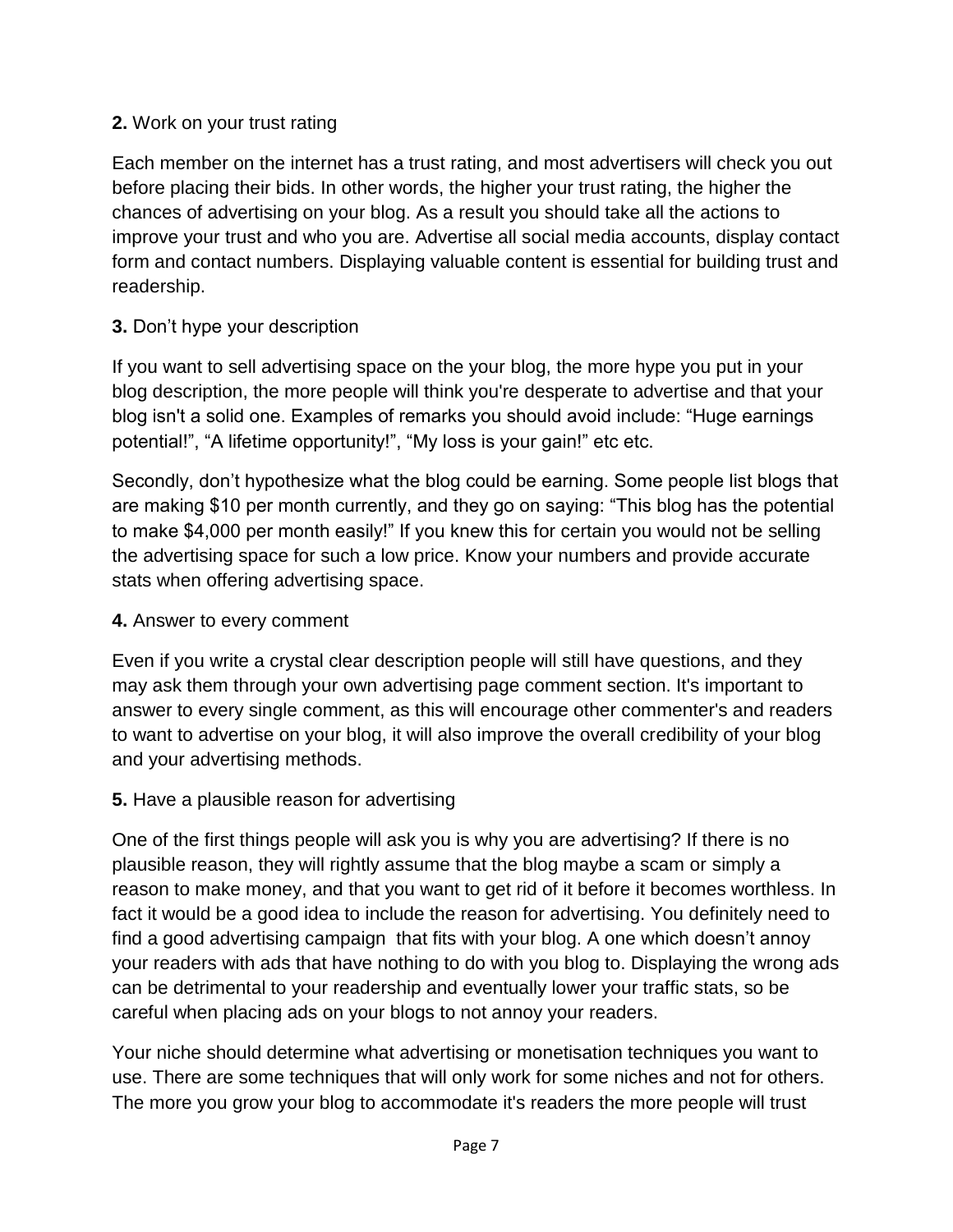your judgment and buy recommendations from you in the future. Get to know your blog, and get to know your readers and the ways to get traffic before you monetize. By providing nothing but free info with no ads, people will soak up your content and become loyal readers. This will allow you to build!

When the time comes to monetise your blog, you will know what people want and what ads you can make the most profit from. You can then target your readers and maximize profits.

# <span id="page-7-0"></span>**Writing About What You Love?**

That's the most common cliché amongst bloggers, online experts and internet entrepreneurs. I'm sure you heard it before. I utilized this advice myself. It goes like this: If you want to make money online, you got pick a topic that you're passionate about. You need to enjoy it, else it won't work.

I used to agree with it, one hundred percent. Lately, however, I started calling into question that rule. Creating a site on a topic that you love is certainly a great technique, and it does work well for many individuals, but I'm not sure if it's the only way to go. The first flaw I see on that rule is the following fact: if the niche or topic you love isn't a profitable one, it will be pretty hard to make a lot of money online with it no matter what you do.

Suppose you love tea. Should you write about it if you want to make money online? I am not sure. You could certainly create a popular website around tea, but if you decided to go with a more profitable niche instead, while putting the same effort and time, you could end up making much more income.

One argument that people use to back up the "you got write about what you love" theory is the fact that if you choose a topic merely because it is profitable, soon you will lose the motivation. If you write about something you love, on the other hand, you will have content for years to come. This is partially true, but not completely, because some people get motivated by the pure desire of making money or becoming successful.

In other words, if they start a website on a profitable niche and see that their efforts is bringing a good amount of money, they will get motivated no matter what the topic is. They will even do research and learn about it if needed. So what is my position now? I think that both strategies can work.

Choosing a niche or topic because you love it is a good route to success, but choosing a profitable one and approaching it scientifically can be equally successful.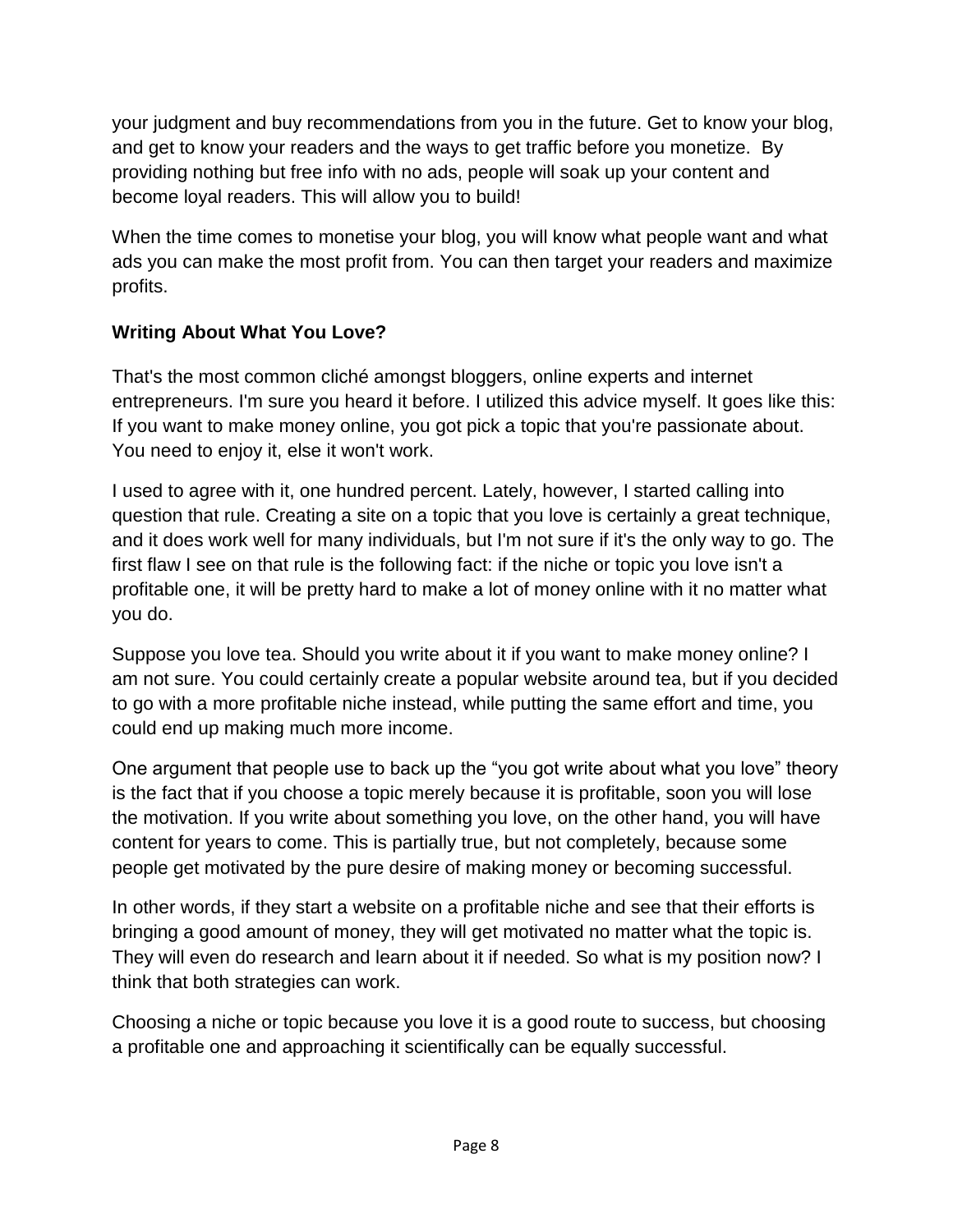Unless you have your niche idea planned out it can take a little bit of research on finding your niche. Try looking at some of the more important factors when it comes to choosing a niche:

- What gives you energy and excites you? If you blog about your passion, you are never going to struggle for content.
- If you have an expert hobby or job role then you have a distinct advantage over everyone who is interested in your niche. You are already and authority.
- You may not be an expert, but you may have the knowledge to create a lot of good content. This way you can create a lot of content for the search engines.

By learning your niche and making it your focus or business, you can take an audience on your journey from novice to expert. This is a very good way to create community.

Try blogging about hot topics and trends? This doesn't tend to be sustainable, but can be good for short term niche blogging and Google traffic as the current niches are hot.

Whatever you do, try to take on a niche that you are not going to run out if content with and what has the potential to make money.

### <span id="page-8-0"></span>**Making Money, Fact? Or fiction?**

If I speak about the subject of blogging, folks roll their eyes or smile in an "I do not understand but okay" kind of way. If I bring up the fact that I make income blogging, however, I abruptly have their attention.

The concept seems easy enough. I write about issues in my niches, individuals read it, and I make profit from the advertising be it whichever form I use. To those of us who've been doing it for a while, it's simple. To the novice blogger who is just getting in the business, all the same, it is important to recognize what you are getting into.

If you are new to blogging and interested in doing it for earnings, here are a couple things to bear in mind before dedicating yourself.

Blogging is simple. Blogging for profit is harder. I will not go as far as to say it is hard to draw a secondary income from blogging, but it is definitely harder than most individuals think. It is not just about creating material and slapping up some advertisements from respective companies or affiliates. Good writing, proper tinplating, advertisement placement, developing an audience… there are a lot of skills required to make a blog fruitful, all of which you will need to learn.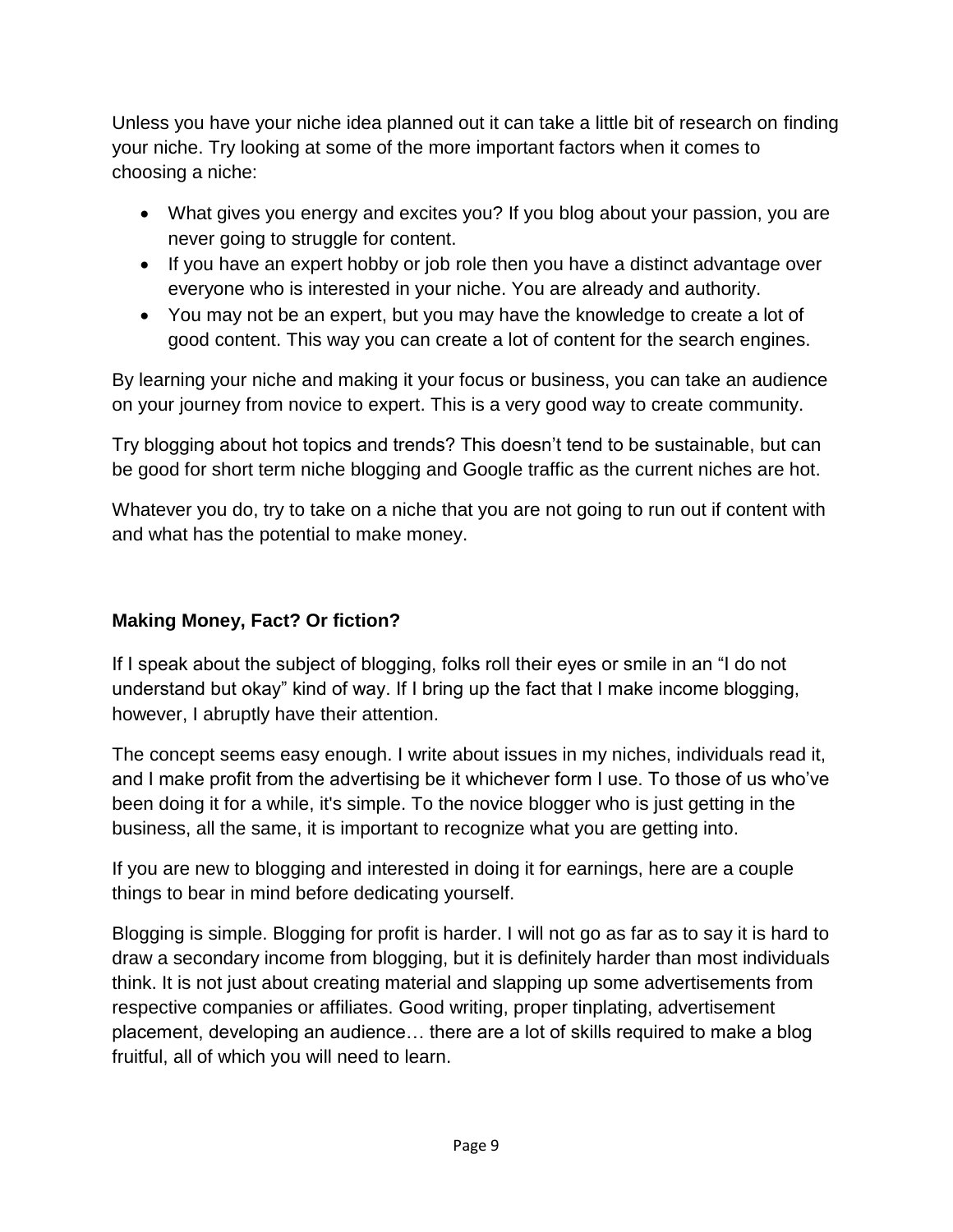You need to blog for the long run or not at all. A vast majority of blogs bomb in the first few months, falling under neglect and disuse. A Couple blogs see earnings during the first few months. Unless you are able to stick with it for at least a year, you will probably never see any return for your effort, although there are some exceptions. Pick a niche that you enjoy and stick with it. General purpose or multi-topic blogs have difficulty developing a readership. Brainstorm the topics that you care about most, then pick one and blog about it exclusively.

Start with one blog. If you have a lot of items on your list of possible topics, don't give in to the temptation to start a different blog for each one. By dividing your effort between several blogs, you increase the likelihood that all of them will fail. Put all of your effort into one blog to start. Once you get the hang of things, then you might consider branching out with additional blogs.

If you're unsure, test drive it. The fact is that many people do not have the drive or stamina to blog for income successfully. If you are not sure, try a starter blog on a free service such as Blogger or WordPress.com. Feel it out for a few weeks. If, by the end of this time, you have stuck with it and find you like blogging is right for you, go ahead and commit to the effort. This advice applies equally well to test driving new topics if you're unsure what to write about.

Place advertisements wisely. Some individuals recommend not placing advertisements on a blog until its matured somewhat. Others advocate putting them up right away. There are rewards and risks to both approaches. Just make certain to place your advertisements tactfully so as not to overwhelm your readers. Put the user experience in the first place and don't flood them with buy this, buy that!

Enjoy yourself. This is the real key to successful blogging. If you pick a topic that you enjoy and blog about it with passion for months and years on end, your blog will build a readership, generate income, and generally be a success. If, however, your blog becomes a chore to maintain, it will inevitably fail. Thus, if you keep up with your blog and you love it, it will succeed and generate profit. If you do not do your research, write about things that are not of interest, and generally don't keep up with it, your blog will inevitably fail.

When clients buy your product or service for the first time they really make a trial purchase. If they're gratified they'll keep coming back to you. Making a beneficial product isn't the end of the story. A lot of business owners make the same error. As soon as a product is purchased they forget the buyer. If you want to hold a customer for repeat purchases you should improve your customer service. Provide great service to a buyer who's bought a product or service. They'll certainly come back to you as everyone prefers safe, familiar and quality products.